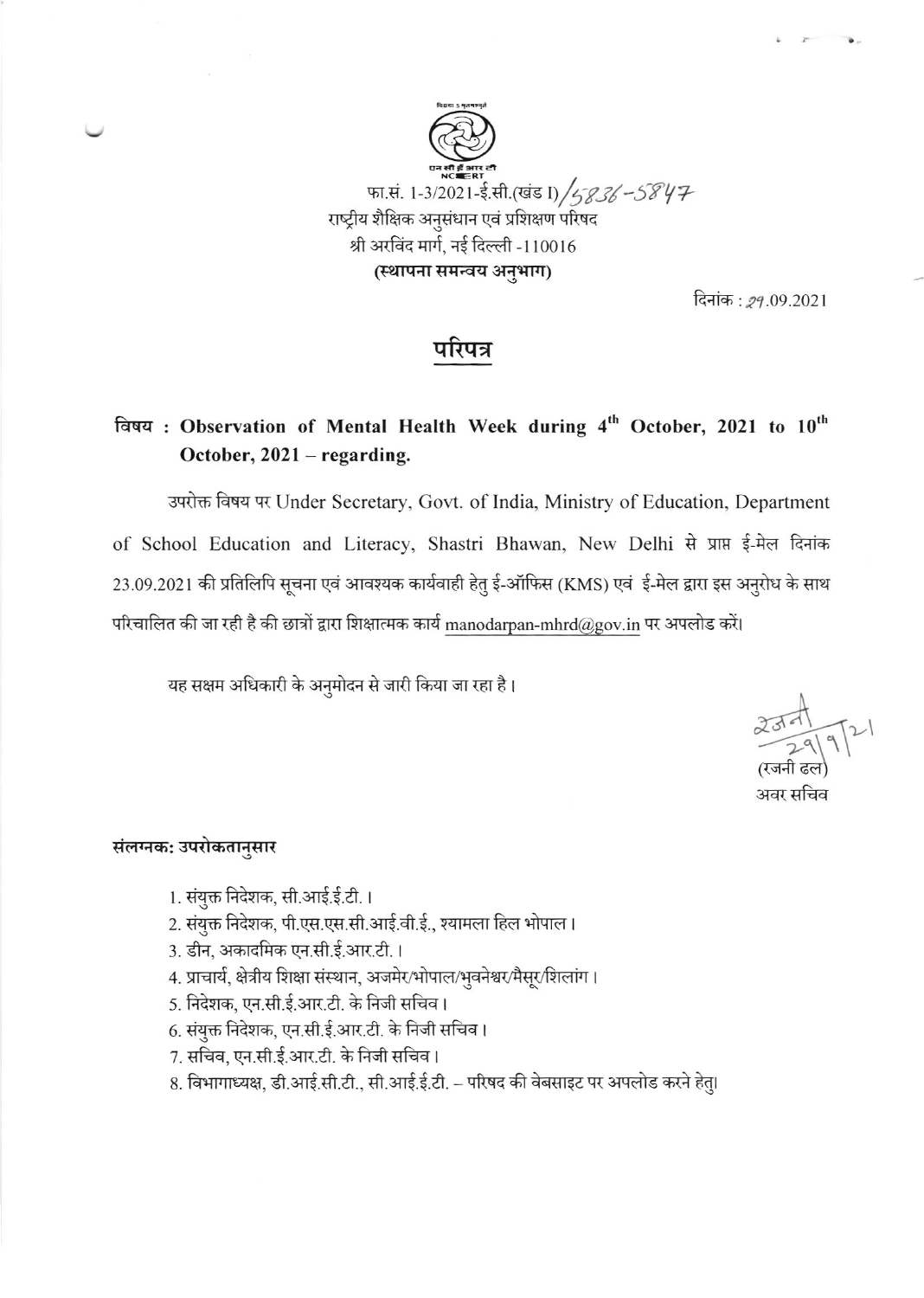#### director

| From:<br>Sen<br>To: | Kham Ngaih Lun <knlun.edu@nic.in><br/>Friday, September 24, 2021 1:13 PM<br/>Manoj Ahuja; Sridhar Srivastava; Sridhar Srivastava; kvs.commissioner@gmail.com;<br/>commissionernvs@yahoo.com; cm@nios.ac.in; dr.sarojsharma@yahoo.in; asr1964<br/>@gmail.com</knlun.edu@nic.in> |
|---------------------|--------------------------------------------------------------------------------------------------------------------------------------------------------------------------------------------------------------------------------------------------------------------------------|
| Cc                  | Tribhuwan Singh Rautela; manodarpancell@gmail.com; anjumsibia@yahoo.com;<br>SATEESH KUMAR                                                                                                                                                                                      |
| Subject:            | Observation of Mental Health Week during 4th October, 2021 to 10th October,<br>2021 - regarding                                                                                                                                                                                |
| Attachments:        | DO letter dated 23rd Sept. 2021.pdf                                                                                                                                                                                                                                            |

#### Sir/Madam,

Please find attached herewith a copy of D.O. letter dated 23rd September, 2021 on the subject cited above for necessary action

With regards,

ss \

**x** 

NI

1 h.s

 $\mathscr{A}$ 

 $.$  $\tilde{\mathcal{E}}$ 

\

(KHAMNGAIHLUN) Under Secretary to the Govt. of lndia Ministry of Education, Department of School Education & Literacy Tele: 23381434

 $Dean(A)$  $f^{m-n-k}$ -s  $(EC)$  $27|4|2|$  $379$  $\frac{d}{dt}$  $\alpha w$  $271 - 27$  $vs|p'$ t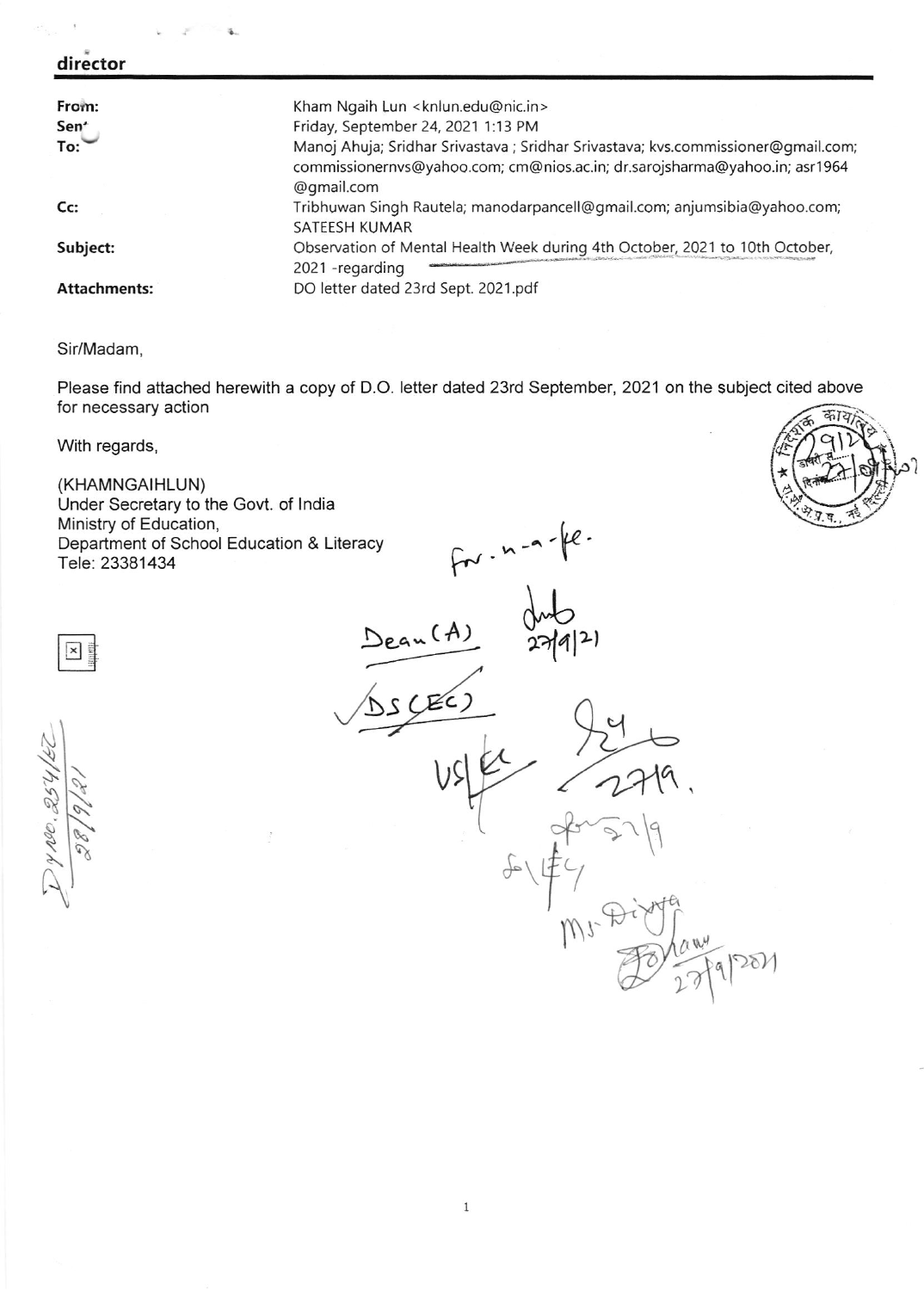



R. C. MEENA Joint Secretary (EE.I) Tel.011-23389247

D.O. No. F.10-68/2021-Sch.4

प्तचना का अधिकार

भारत सरकार शिक्षा मंत्रालय स्कल शिक्षा और साक्षरता विभाग शास्त्री मवन नई दिल्ली - 110 115 **GOVERNMENT OF INDIA** MINISTRY OF EDUCATION DEPARTMENT OF SCHOOL EDUCATION & LITERACY SHASTRI BHAVAN **NEW DELHI-110 115** 

23rd September, 2021

# Dear sir / Madam,

As you are aware, this Ministry has undertaken 'MANODARPAN' initiative, which aims to provide psychosocial support to students, teachers and families for mental health and emotional well-being during the COVID outbreak and beyond. A webpage (http://manodarpan.education.gov.in) has been created on the website of the Ministry and a National Toll-free Helpline (8448440632) has been set up for providing tele-counseling services to students from schools, colleges and universities.

The World Mental Health Day will be observed on 10<sup>th</sup> October, 2021. In this context, a Mental Health Week will be observed from 4th-10<sup>th</sup> October, 2021, during which the schools may undertake any of the activity/activities listed in the Annexure with their students, teachers, parents/community members. The States/Union Territories/Organizations may select exemplary work of their students/teachers and send them at *manodarpan-mhrd@gov.in* for uploading on 'Manodarpan' webpage for wider dissemination amongst various stakeholders.

I would request you to take necessary steps to encourage schools and students in your States/Union Territories to participate in the above mentioned activities in order to generate awareness on the importance of mental health and emotional well-being in their life. I am sure this ndeavour will go a long way in spreading the message of positive mental health among school students across the country.

With regards,

Yours sincerely,

 $Sd$ (R.C. MEENA)

The School Education Secretaries of all States and UTs.